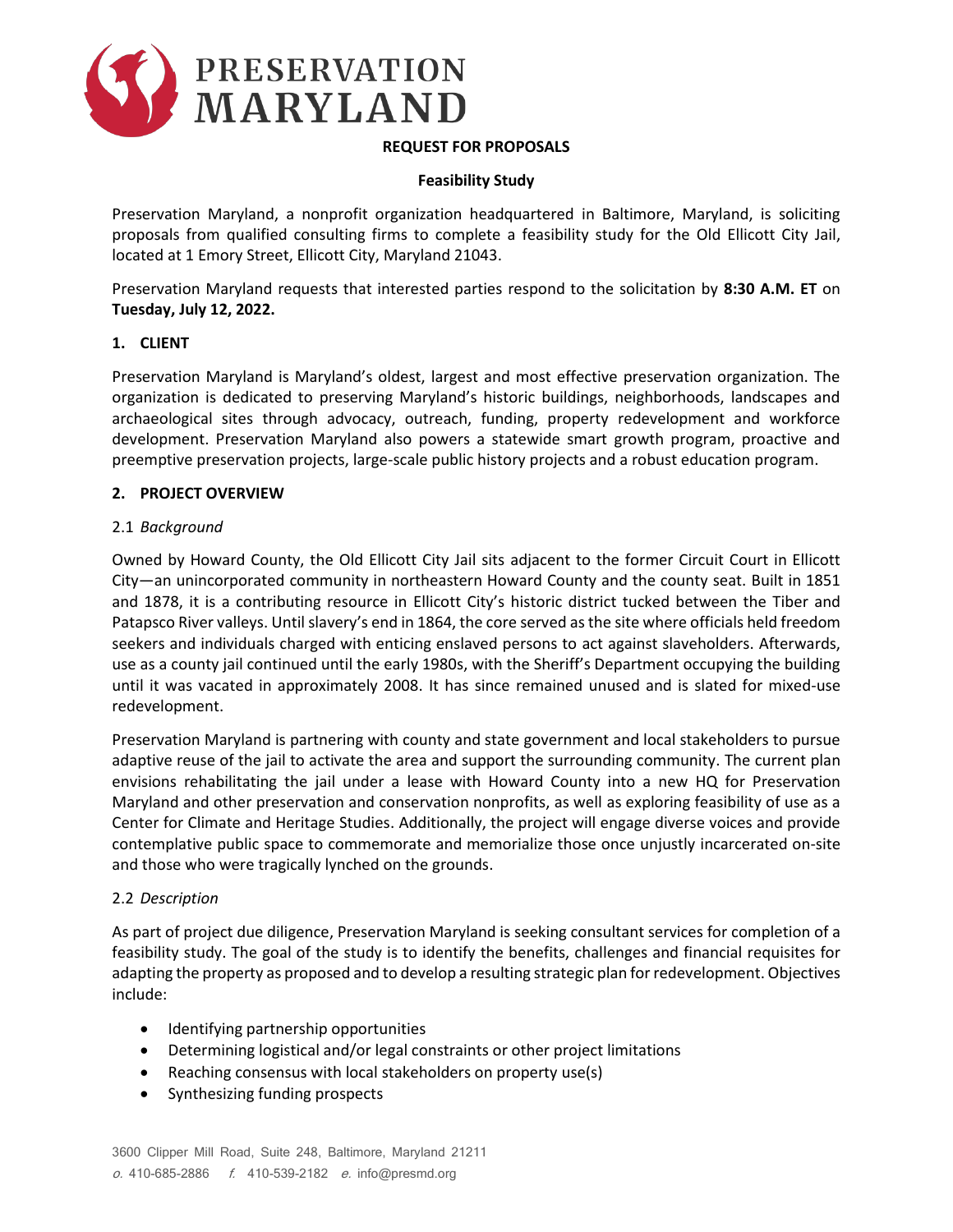# **3. SERVICES AND SCOPE OF WORK**

The precise scope of work is subject to feedback from the selected consultant and budget limitations. However, anticipated work items to be undertaken by the Consultant may include, but are not limited to:

- $\bullet$  Site inspection
- Interviews with stakeholders and project partners
- Community engagement
- Alternative use analysis
- Organizational cost-benefit analysis
- Tax credit and financial incentives review
- Strategic plan development
- Final report

Work is expected to begin upon Preservation Maryland's acceptance of the Respondent's proposal and conclude as expeditiously as possible. Work performed and recommended shall adhere to all applicable laws and regulations at the local, state and federal levels.

## **4. NOT TO EXCEED AMOUNT**

The limit of the contract sum will be \$37,500. This not-to-exceed amount (NTE) includes all costs incurred in connection with the work outlined herein. In no event shall the Consultant be entitled to receive more than the NTE unless authorized in advance and in writing by the Client's Authorized Official. Competitiveness of the budget will be considered as part of the proposal review process.

#### **5. INSTRUCTIONS TO RESPONDENTS**

#### 5.1 *Where to Deliver Proposal*

All proposals must be submitted as a single PDF attached to an email delivered to LHouston@presmd.org.

#### 5.2 *Proposal Due Date*

Proposals are due by **8:30 A.M. ET** on **Tuesday, July 12, 2022**.

#### 5.3 *Preparation of Proposal*

Respondents must submit the following:

- Qualifications
- Proposal
- Project budget
- Project schedule/timeline

Respondents shall submit one (1) digital copy of the proposal package as an attachment to an email and are encouraged to include as much pertinent data and information as necessary to ensure proper evaluation. Competitiveness of the budget will be considered as part of the proposal review process.

#### 5.4 *Minimum Qualifications*

Respondents must demonstrate personnel assigned have experience in historic preservation.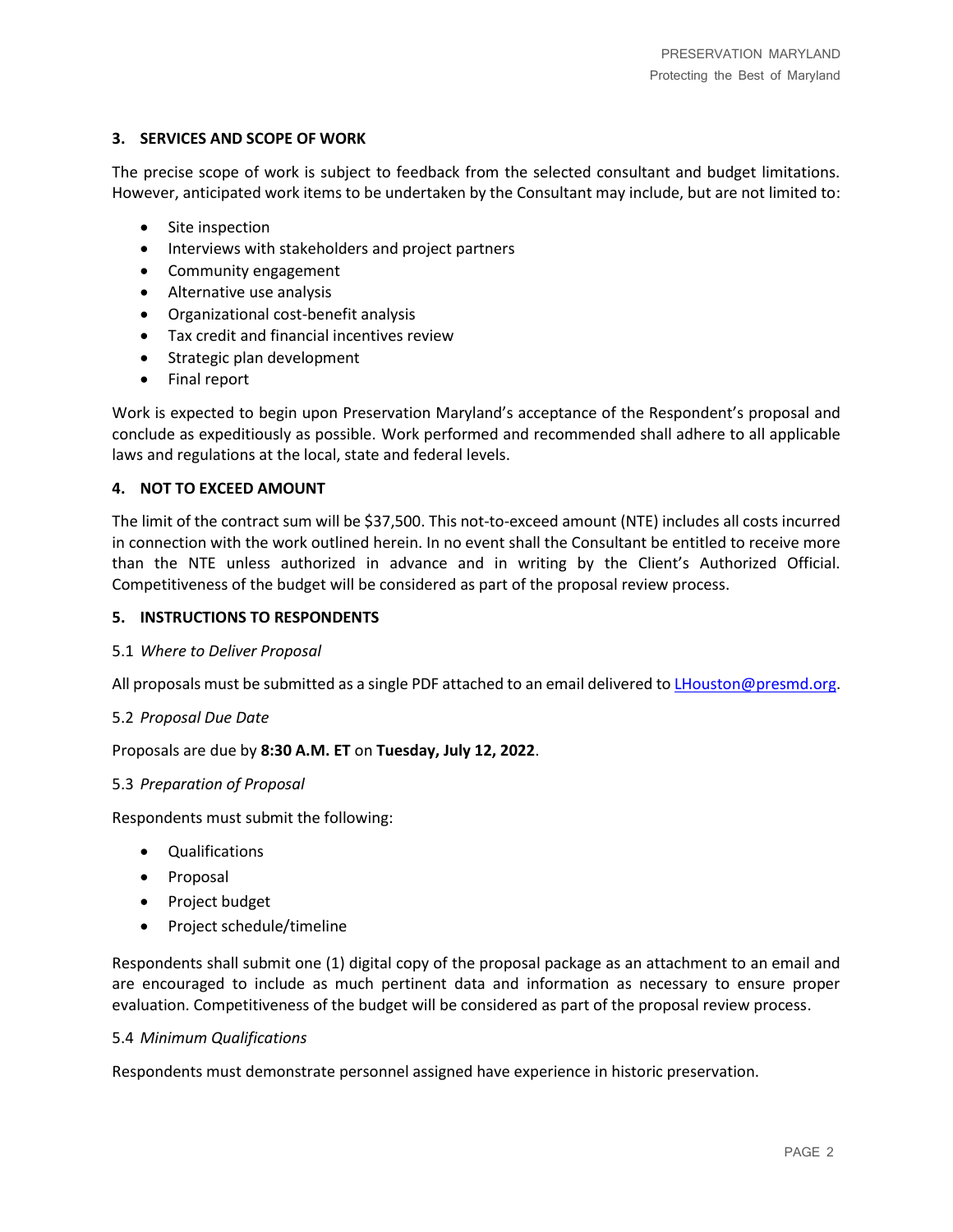# 5.5 *Inquiries*

Every request for a written interpretation or correction must be received at least fourteen (14) days prior to the proposal due date in order to be considered. Requests may be submitted by e-mail to Lhouston@presmd.org. Interpretations, corrections and supplemental instructions will be communicated by written addenda to this solicitation to all prospective Respondents no later than five (5) days prior to the proposal due date.

Submission of a proposal constitutes acknowledgment of receipt of all addenda. Proposals will be construed as though all addenda had been received. Failure of the Respondent to receive any addenda does not relieve Respondents from any and all obligations under the proposal, as submitted.

## 5.6 *Rejection of Proposal*

Proposals must be delivered to the specified location and received by the proposal due date to be eligible for evaluation. Proposals will be considered irregular and may be rejected if they show material omissions, additions not called for, conditions, limitations, unauthorized alternate proposals or other material irregularities. Preservation Maryland may consider incomplete any proposal not prepared and submitted in accordance with the provisions specified herein and reserves the right to waive any minor deviations or irregularities in an otherwise valid proposal.

### 5.7 *Withdrawal of Proposal*

Respondents may withdraw their proposal if they submit such a written request to Preservation Maryland.

## **6. EVALUATION AND AWARD PROCEDURES**

#### 6.1 *Evaluation Procedure*

Each response will be evaluated in accordance with the indicated criteria:

| 1 | <b>Background and Qualifications</b> |                                                                     |  |
|---|--------------------------------------|---------------------------------------------------------------------|--|
|   | a)                                   | Demonstrated experience                                             |  |
|   | b)                                   | Special expertise of personnel, as applicable                       |  |
|   | C)                                   | Ability to meet needs and perform work                              |  |
|   | <b>Project Management</b>            |                                                                     |  |
|   | a)                                   | Names and functions of personnel assigned                           |  |
|   | b)                                   | Commitment to project completion within time and budget constraints |  |
| 3 |                                      | <b>Technical Merit</b>                                              |  |
|   | a)                                   | Knowledge of scope                                                  |  |
|   | b)                                   | Completeness and clarity of proposal                                |  |
|   | C)                                   | Adequately addresses project goal(s) and objective(s)               |  |

#### 6.2 *Award*

Acceptance of the successful Respondent's proposal does not create a contractual relationship between Preservation Maryland and the successful Respondent.

Preservation Maryland reserves the right to award the agreement to the next available Respondent in the event the successful Respondent fails to enter into the agreement, or the agreement with said Respondent is terminated within 30 days of the effective date.